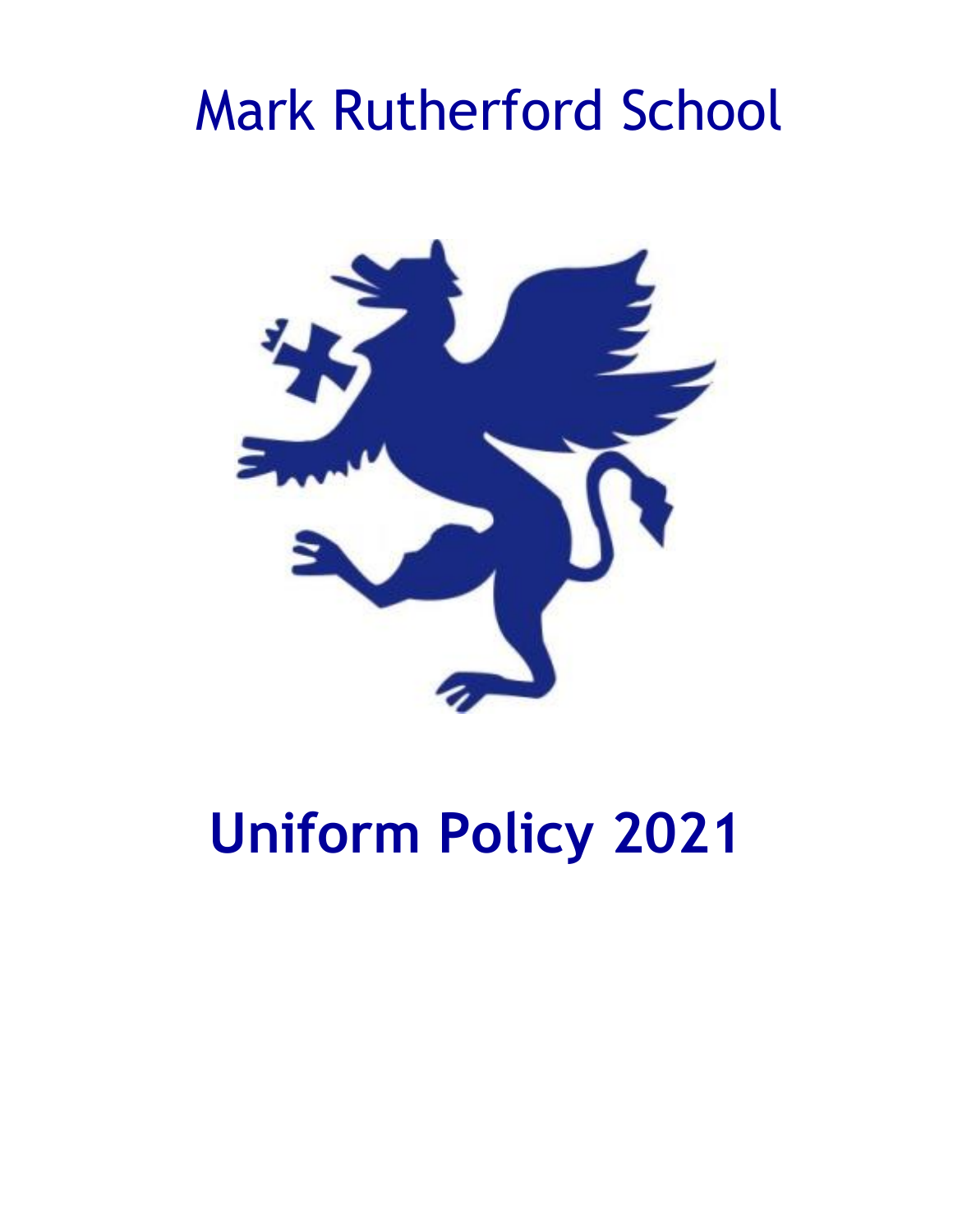# **POLICY AIMS**

At Mark Rutherford we have high expectations of all, in everything we do. This includes personal appearance. Uniform plays an important role in establishing the ethos of a school and at Mark Rutherford we believe that our uniform policy benefits the school in a number of ways:

- It encourages identity with the school and nurtures the notion of community
- It protects students from social pressures to dress in a particular way
- It supports discipline and good behaviour and ensures the health and safety of students
- It instils a sense of pride in the school
- It promotes more effective teaching and learning.

We have carefully considered and analysed the impact of this policy on equality and the possible implications for pupils with protected characteristics, as part of our commitment to meet the Public Sector Equality Duty (PSED) requirement to have due regard to the need to eliminate discrimination, advance equality of opportunity and foster good relations.

Due to the changing trends / fashions we reserve the right as a school to identify throughout the year when uniform worn is deemed inappropriate and sanction appropriately.

If there are any difficulties with purchasing items of uniform, parents should make contact with their child's Head of House, so that the school can support the family finding a solution.

### **Student Responsibility:**

- We expect students at MRS to adhere to the school uniform policy
- To recognise that it is the public face of MRS and that it should be worn correctly and with pride
- To appreciate that uniform infringements will result in a verbal reminder and continued noncompliance will result in a sanction
- Items of clothing that do not follow the uniform policy may be confiscated

### **Parental Responsibility:**

- We welcome parental support in the purchase of items of clothing that follow the uniform guidelines
- To ensure all items of clothing are clearly marked with your son/daughter's name
- That the school is informed if there is a problem concerning uniform
- To remind students as they leave home of the uniform code and encourage their cooperation

#### **Tutor Responsibility:**

- To ensure that all students leave tutor bases appropriately dressed for the day
- To confiscate items which do not conform to the schools uniform policy
- Any uniform infringements are noted and students are issued with a signed/dated uniform slip
- To make contact with parents where there have been issues identified with uniform
- Continued non-compliance with uniform policy is reported to the Head of House

#### **Class/Subject Teacher responsibilities:**

- To ensure students arrive and enter your classroom appropriately dressed
- To ensure that students leave your classroom appropriately dressed
- To check that students with uniform infringements have a note signed by their tutor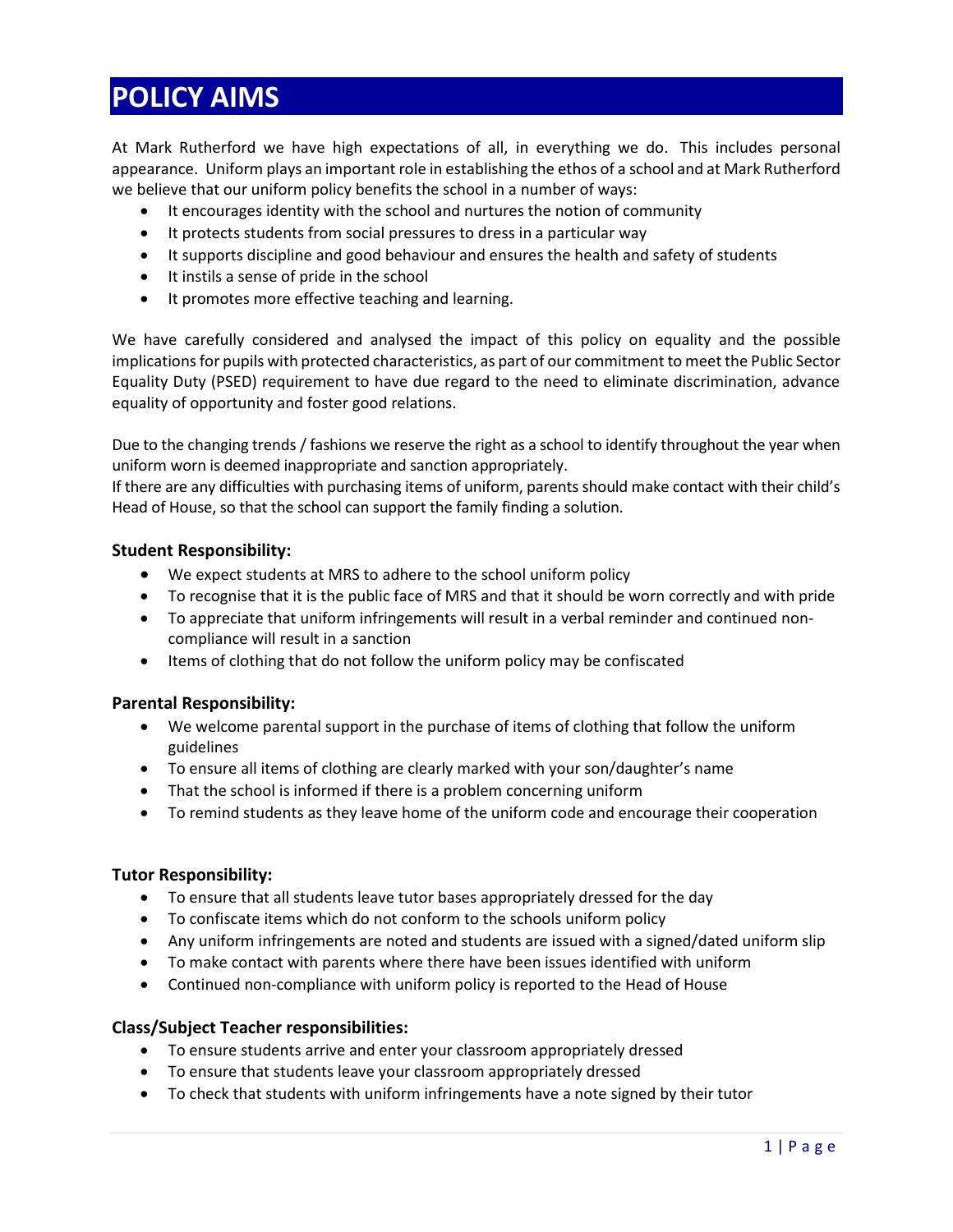• To check that students incorrectly dressed /without a note from their tutor are reported to the Head of House

# **All Staff Responsibilities:**

- To regularly speak to students when their uniform is not as it should be around school
- To remind and encourage students to wear the school uniform correctly
- To confiscate items that do not comply with the MRS uniform policy
- To report non-compliance to the form tutor and Head of House

## **Heads of House Responsibilities:**

- To speak to students in their House about the expectations for standards of dress. This may be done through House assembly
- To challenge students who dress inappropriately
- To contact parents/carer if there is non-compliance about uniform
- To send the student home to find/collect the correct item of uniform
- To support the student if there is financial hardship that prevents the student from following the uniform policy
- To issue sanctions for non-compliance
- To support the form tutor in the enforcement of the uniform policy

# **Leadership Responsibilities:**

- To support staff in the implementation of the school's uniform policy
- To challenge students who dress inappropriately and issue an appropriate sanction for noncompliance

# **ADDITIONAL IMPORTANT INFORMATION**

Mark Rutherford School will carefully consider any request that is made to vary the policy to meet the needs of an individual student. This may be to accommodate their religious belief or any temporary or permanent medical conditions, in order to avoid breaches of disability discrimination legislation.

The Headteacher or person authorised by the Headteacher has the right to send a student home, briefly, to put on the correct uniform or otherwise adjust their appearance in line with the school's uniform policy. The school must first inform the student's parents and consider factors such as the student's age, vulnerability, availability of the parent and how easily the breach can be remedied. When this is done it will constitute an authorised absence.

The school has the right to sanction a student for uniform offences, even where they do not otherwise display poor behaviour. Some examples of acceptable sanctions include;

- Detention
- Isolation
- Internal Exclusion
- Exclusion (This will happen where the breaches of the school's uniform policy are persistent and defiant)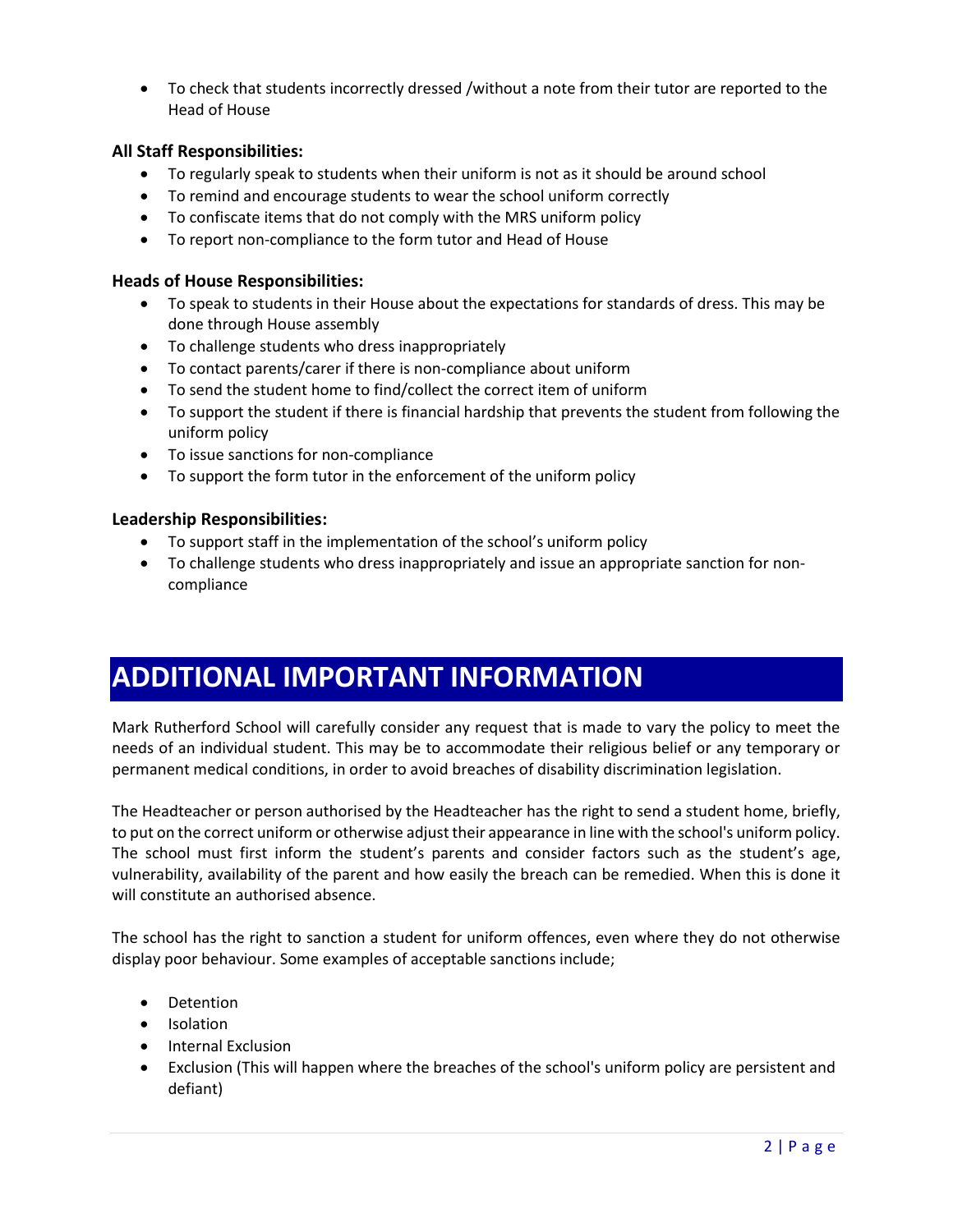The school reserves the right to confiscate items of clothing or jewellery that do not fall within our uniform policy as per the 'Searching, screening and confiscation – Advice for Headteachers, school staff and Governing bodies' DfE (January 2018)

# **SCHOOL UNIFORM – MARK RUTHERFORD**

# **Girls Uniform**



**Senior stitched down knife pleat skirt (plain black opaque tights optional)**

| Waist  | $22 - 28"$ | 30'' | 32'''' | 34-38" |  |  |
|--------|------------|------|--------|--------|--|--|
| Length | 22"        | 22"  | 22"    | 22"    |  |  |

### **Slim Fit with logo, Girls senior trouser**



| Waist      | 28'' |         | 29'' |   |             | 30'' |         | 32" |   |             |
|------------|------|---------|------|---|-------------|------|---------|-----|---|-------------|
| Inside Leg |      | 28" 30" |      |   | 28" 30" 32" |      | 28" 30" |     |   | 28" 30" 32" |
|            |      | 32" 34" | 34'' |   |             |      | 32" 34" | 34" |   |             |
| Length     | S    | R       | S    | R |             | S    | R       |     | R |             |
|            | XL   |         | XL   |   |             | XL   |         | XL  |   |             |

The trousers and skirt above can be purchase from either of our two suppliers, listed within this policy.

# **All Students**

| White traditional<br>shirt                | This must have a collar suitable to wear with the School tie, buttoned to the neck.<br>Shirts must be sufficiently long enough to be tucked in. During the summer term<br>only, blue polo shirts with the School name or badge in House colours may be<br>worn. |
|-------------------------------------------|-----------------------------------------------------------------------------------------------------------------------------------------------------------------------------------------------------------------------------------------------------------------|
| <b>Black V-neck</b><br>jumper<br>Optional | Jumpers may only be worn under a blazer. No cardigans.                                                                                                                                                                                                          |
| Black blazer                              | This must have the school logo                                                                                                                                                                                                                                  |
| Tie                                       | This must be in your house colours and must be clip-on. Available from the school<br>shop                                                                                                                                                                       |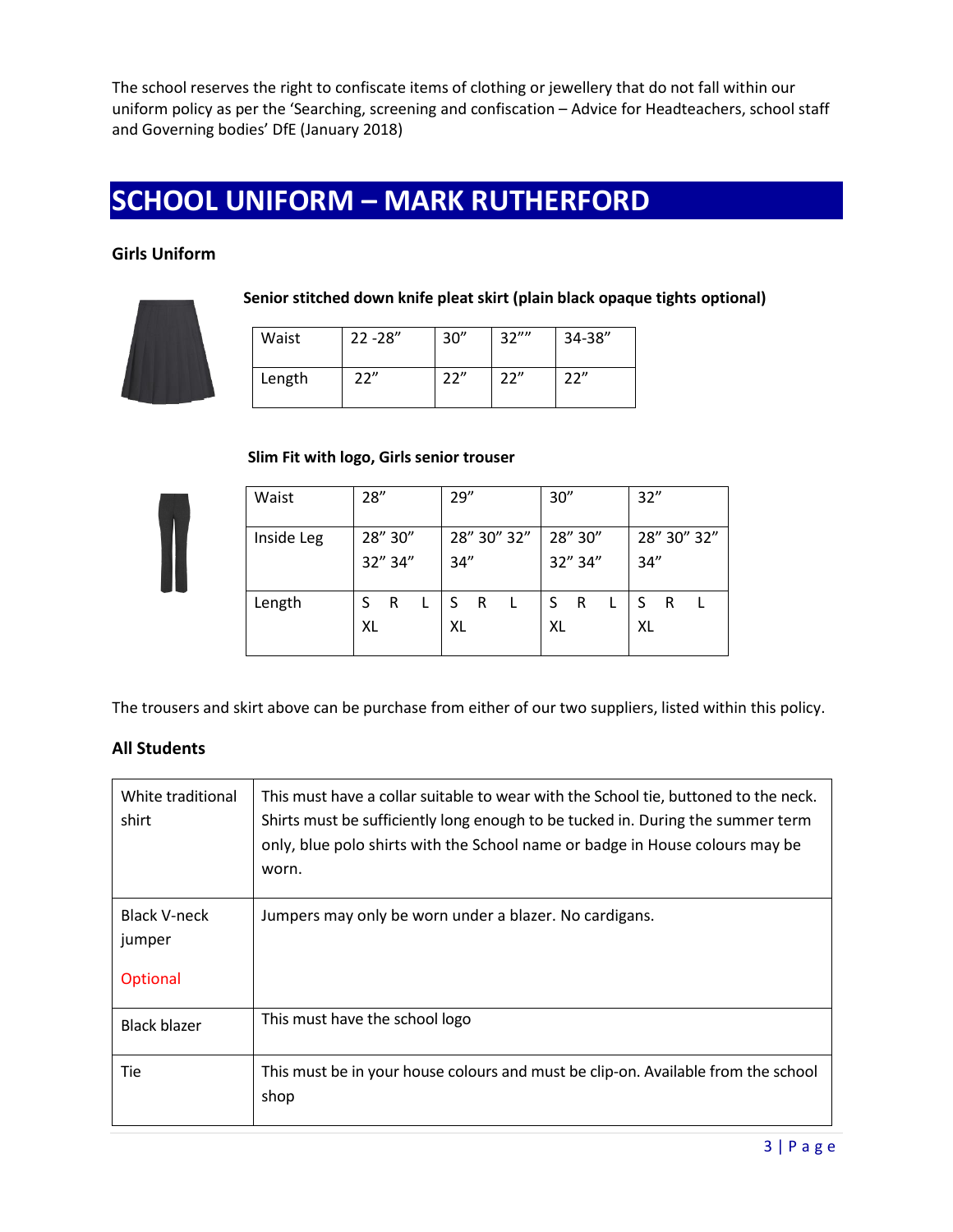| <b>Black shoes</b>              | These must be suitable for school (trainers may only be worn for PE), no<br>plimsolls or boots. Black socks to be worn. |
|---------------------------------|-------------------------------------------------------------------------------------------------------------------------|
| <b>Black trousers</b><br>(boys) | Tailored boys trousers, no jeans.                                                                                       |
| Coat                            | We would expect all students to wear a coat outside when the weather is cold.                                           |
| Optional                        | Coats do not need to be purchased from our suppliers                                                                    |
|                                 | No hoodies/sports sweatshirts/zipped sports top to be brought on to and/or worn<br>on school site.                      |

# **Make up**

Make up may be worn for school but it must be discrete and in keeping with a working environment.

## **Nail Length**

Due to the nature of some of the subjects taught within school nail length must be of a practical length to comply with health and safety regulations. False or acrylic nails are not permitted to be worn in school

## **Jewellery**

Students may wear a watch and one small pair of stud earrings. Students are expected to remove earrings which hang below the ear or when they are inappropriate. A necklace may be worn provided it is tucked inside of the shirt. Other items of jewellery are not permitted when in school.

Facial piercings, including nose piercings and tattoos are not permitted. Students will be asked to remove jewellery that breaks this rule. **All jewellery must be removed for PE.**

### **Hairstyles**

Students' hairstyles should be neat and practical for school and should be a natural hair colour. Extremes of style, patterns and tracks will not be permitted. This includes complete shaving of one side of hair and dip dyeing the hair.

### **Headwear**

Students may wear a head covering due to religious observance. Headwear worn in school for religious observance must be in either black or navy.

Students are not permitted to wear hats, caps or any other head covering inside the school building.

### **Physical Education Uniform**

The items below are required for Physical Education lessons. These can be purchased from our two suppliers listed in this policy. There are two outer top options (rugby sports top or black ¼ zip top). Only one of these is required so we would recommend the choice of the rugby sports top if your son/daughter intends to play rugby at the school.

 **Boys PE**

- Rugby Outdoor Sports Top with logo
- Black ¼ Zip Outdoor Top with logo
- Black Shorts
- Long Plain Black Socks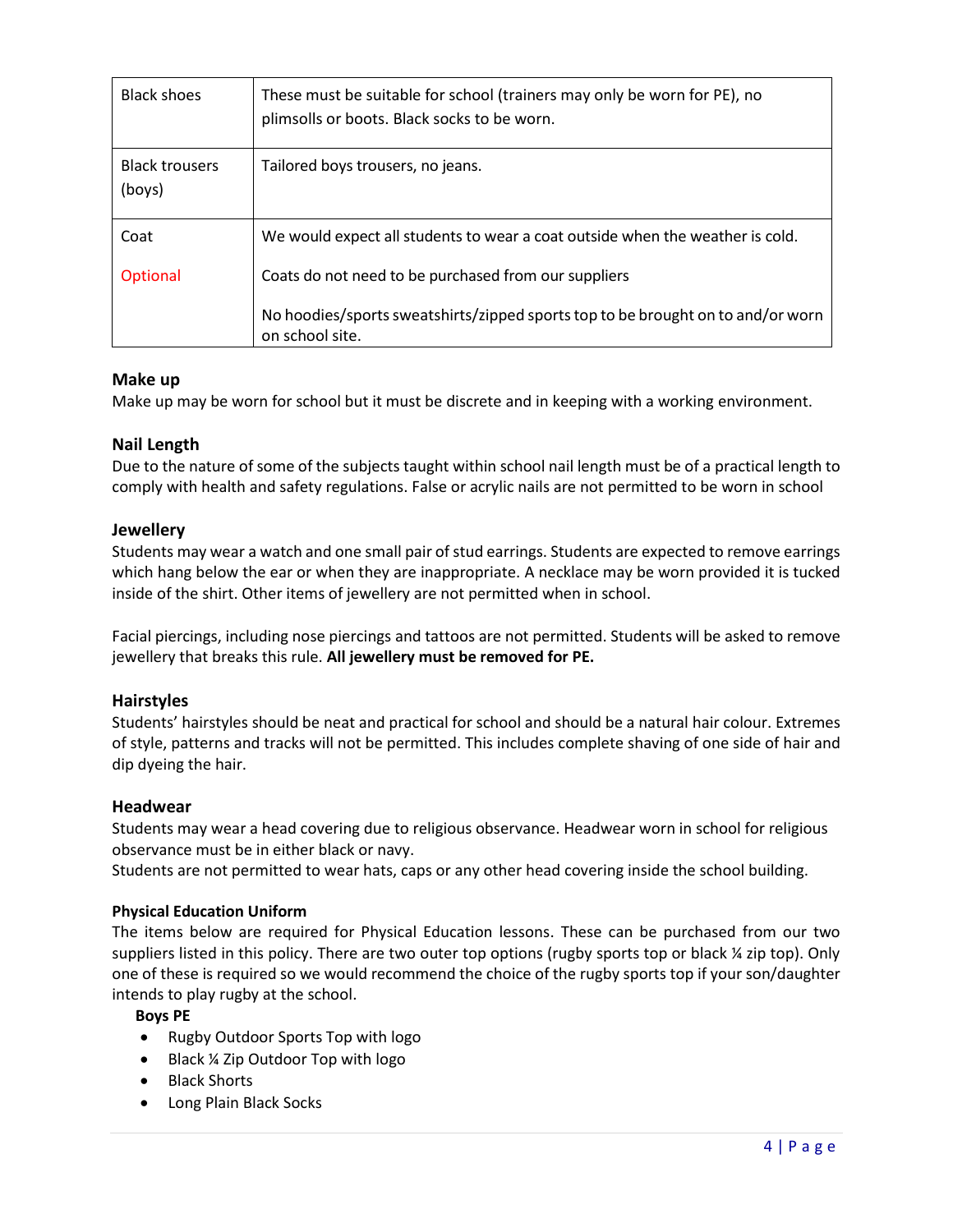- PE Polo Shirt (black with school logo)
- Plain Black Tracksuit Bottoms (Optional)

### **Girls PE**

- Rugby Outdoor Sports Top with logo
- Black ¼ Zip Outdoor Top with logo
- Black Shorts
- Long Plain Black Socks
- PE Polo Shirt (black with school logo)
- Sport Leggings with logo (Optional)
- Plain Black Tracksuit Bottoms (Optional)

All students must remove watches and jewellery for PE lessons, extra-curricular sport and fixtures to comply with health and safety regulations from AfPE (Association for Physical Education) Watches must be clearly marked with owner's initials.

Lockers are available for valuables within the changing rooms, students must provide their own padlock for these.

# **SCHOOL UNIFORM SUPPLIERS**

[http://www.josens-schoolwear.co.uk](http://www.josens-schoolwear.co.uk/) Josens 25 Harpur Street Bedford MK40 1LA Tel: 01234 359191 [Info@josens.com](mailto:Info@josens.com)

**[www.yourschooluniform.com](http://www.yourschooluniform.com/)** YourSchoolUniform.com Limited Hubaco House Railway View Clay Cross **Derbyshire** Tel: 01773 837377 **sales@yourschooluniform.com**

School ties can only be purchased at finance office on school site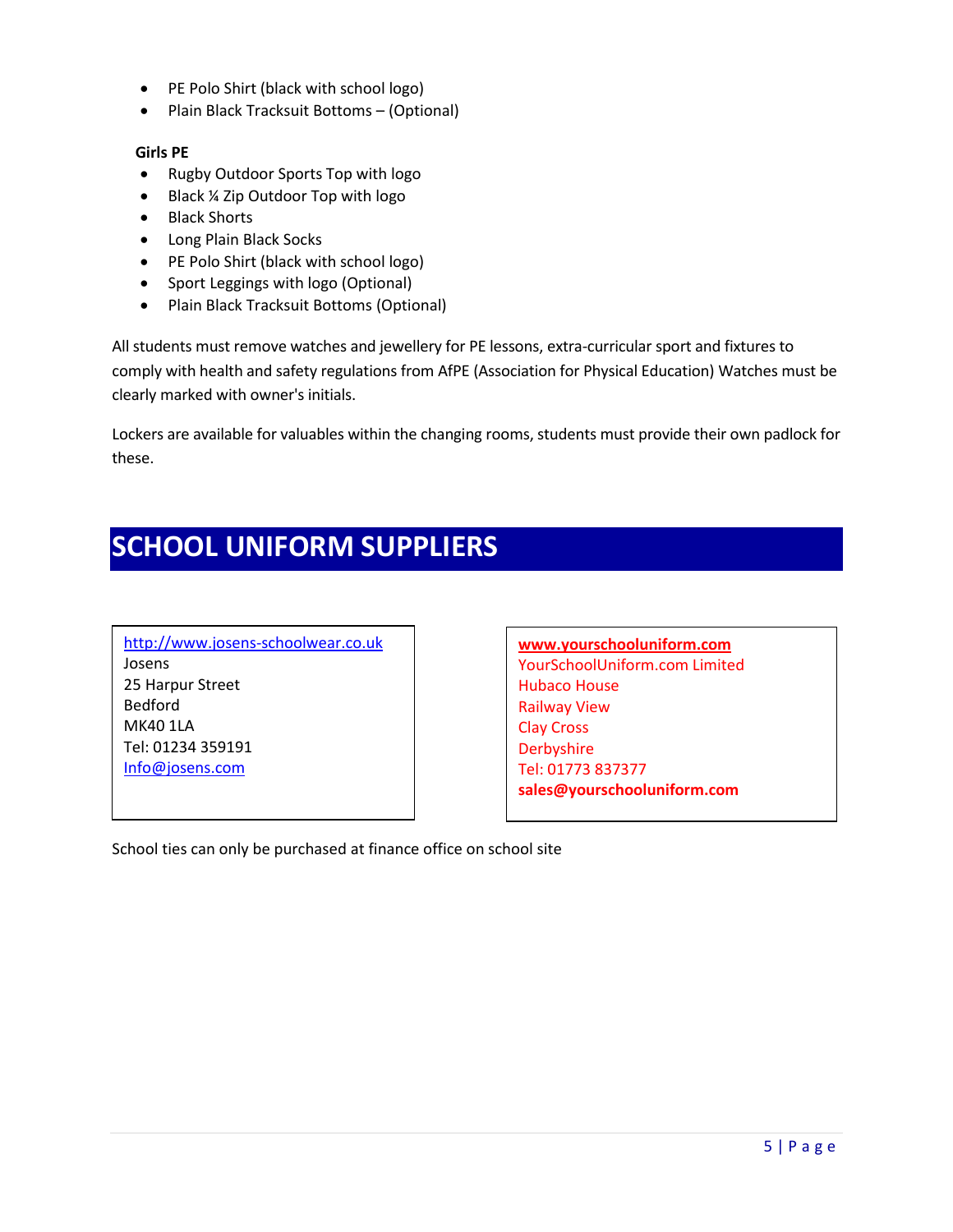# **YEAR 12 AND 13 DRESS CODE**

Detailed here is the dress code for the Sixth Form. It is important that students are dressed appropriately for a teaching and learning environment as well as setting the right example to the rest of the students in the school.

|          | <b>Boys</b>                                                                                                                                                                                                        | Girls                                                                                                                                                                                                                                                                                                                         |
|----------|--------------------------------------------------------------------------------------------------------------------------------------------------------------------------------------------------------------------|-------------------------------------------------------------------------------------------------------------------------------------------------------------------------------------------------------------------------------------------------------------------------------------------------------------------------------|
| Approved | Tailored and smart trousers.<br>Stiff collared shirt.<br>٠<br>Waistcoat.<br>٠<br>Tailored/suit jacket.<br>Tie (optional but preferred).<br>п<br>Jumper (round or V neck) or<br>٠<br>cardigan.<br>Smart shoes.<br>٠ | Tailored and smart:<br>$\blacksquare$<br>Knee length skirt;<br>Trousers, or;<br>Dress.<br>Shirt or blouse.<br>$\blacksquare$<br>Plain fitted top.<br>п<br>Tailored/suit jacket.<br>٠<br>Jumper (round or V neck) or cardigan.<br>$\blacksquare$<br>Smart shoes.<br>$\blacksquare$<br>Fine or opaque tights.<br>$\blacksquare$ |

- Loose fitting/casual clothing (including combat style).
	- Jogging bottoms.
	- Smart/sport/surf style shorts.
	- Ugg boots.
	- **■** Lycra clothing.
	- Body-con style clothing.
	- Vest/strapless tops.
	- **■** Leggings.
	- Hooded tops.
	- Sweatshirts/tops.
	- Trainers/trainer style shoes.
	- Flip flops.
	- Pumps/plimsoll style footwear/boots.
	- Denim/denim style clothing.
	- Hats/caps.
	- No logos/emblems on clothing.

# **Other:**

**Not Approved**

No visible tattoos;

No visible piercings except in the ears. Earrings should be discreet. Students who have visible piercings elsewhere will be requested to remove the stud or hoop and give to their Tutor for collection at the end of the day in the first instance;

Make-up should be suitable for a working business environment;

For PE and practical dance lessons students must bring appropriate clothing to change into.

The Assistant Headteacher (Director of Sixth Form) and Head of Sixth Form have the final decision regarding what is and is not suitable attire for the Sixth Form. The school reserves the right to send home